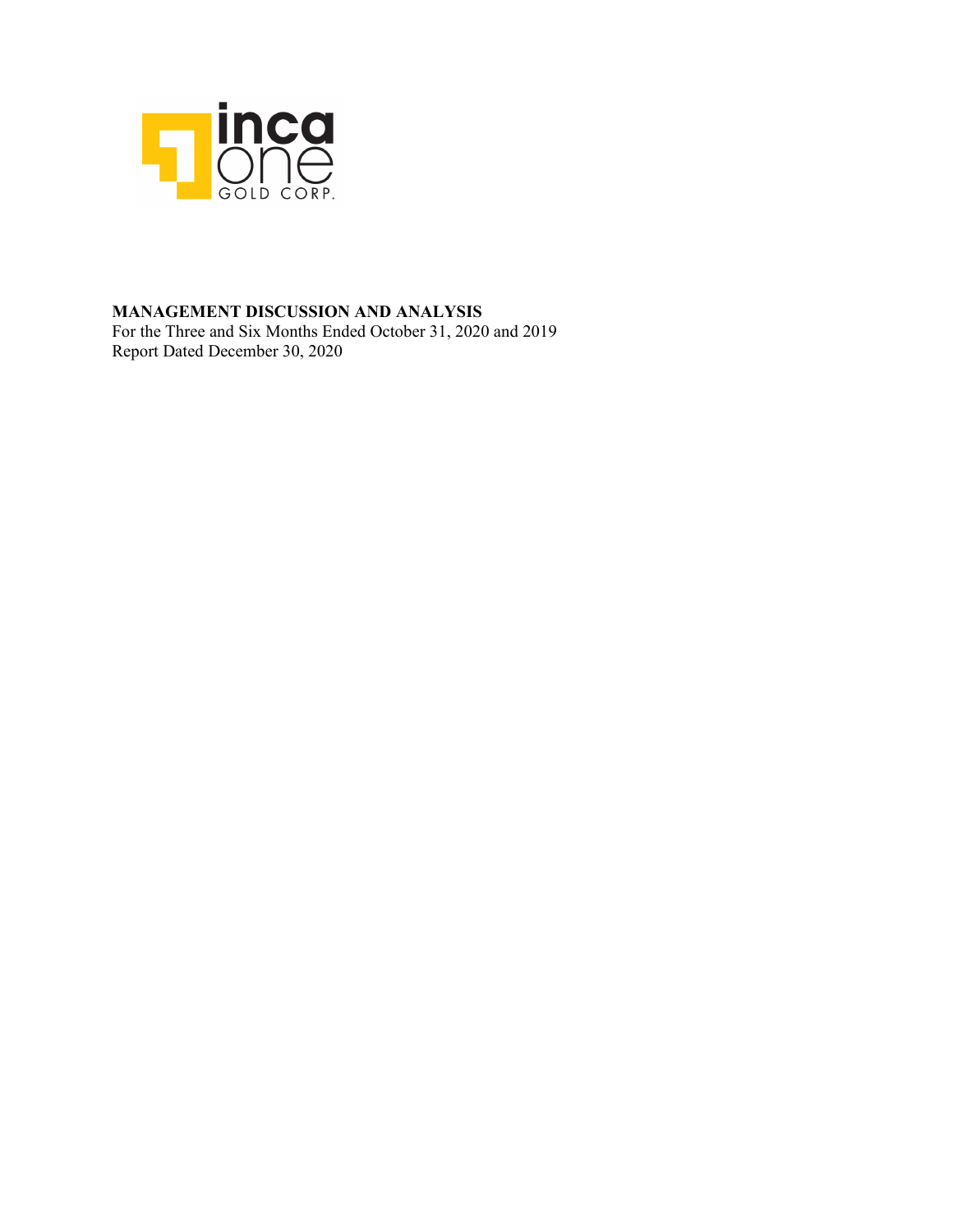Management Discussion & Analysis For the Three and Six Months Ended October 31, 2020, and 2019

This Management's Discussion and Analysis ("MD&A") of Inca One Gold Corp. (the "Company" or "Inca One") has been prepared by management as of December 30, 2020 and should be read in conjunction with the Company's unaudited condensed interim consolidated financial statements for the three and six months ended October 31, 2020 and 2019 and the related notes thereto. This MD&A has been reviewed and approved by the Board of Directors of the Company. Unless otherwise specified, all financial information has been prepared in accordance with International Financial Reporting Standards ("IFRS") as issued by the International Accounting Standards Board. All dollar amounts herein are expressed in United States Dollars unless stated otherwise. References to CAD\$ are to Canadian Dollars.

This MD&A contains forward-looking statements and should be read in conjunction with the risk factors described in "**Risks and Uncertainties**" and "**Cautionary Statement on Forward-Looking Information**" at the end of this MD&A.

#### **Description of the Business**

Inca One was incorporated on November 9, 2005 and is in the business of developing custom mineral processing operations in Peru, to service government permitted small-scale miners. In recent years the Peruvian government instituted a formalization process for informal miners as part of its efforts to regulate their activities. The Company, has two Peruvian gold milling facilities ("Chala One" and "Kori One") with a total permitted capacity of 450 tonnes per day ("TPD") and has been in commercial production since 2015. The Company purchases high-grade gold mill feed from legally recognized Peruvian small-scale miners and processes the material for the export and sale of gold doré and refined gold.

Inca One is listed on the TSX Venture Exchange (the "TSX-V") under the symbol "IO", on the Frankfurt Stock Exchange under the symbol "SU9.F", and the Santiago Stock Exchange Venture under the symbol "IOCL".

Inca One's vision is to become the largest, undisputed ore processor of choice in Peru, while maintaining its uncompromising guiding principles while it grows. This vision will be achieved through:

- Continuing to increase purchases of high-grade gold mill feed;
- The acquisition and development of mineral concessions that could be mined by contract miners and that would provide long-term supply to Chala One and Kori One; and
- Pursuing growth via merger and acquisition, including additional mineral processing operations.

#### **Key Period Definitions (used below)**

- three months ended October 31 2020 (**"the Quarter" or "Q2 2021"**);
- three months ended July 31, 2020 (**"Q1 2021"**);
- three months ended April 30, 2020 (**"Q4 2020"**);
- three months ended January 31, 2020 (**"Q3 2020"**);
- three months ended October 31, 2019 (**"Q2 2020"**);
- three months ended July 31, 2019 (**"Q1 2020"**);
- three months ended April 30, 2019 (**"Q4 2019"**) and
- three months ended January 31, 2019 (**"Q3 2019")**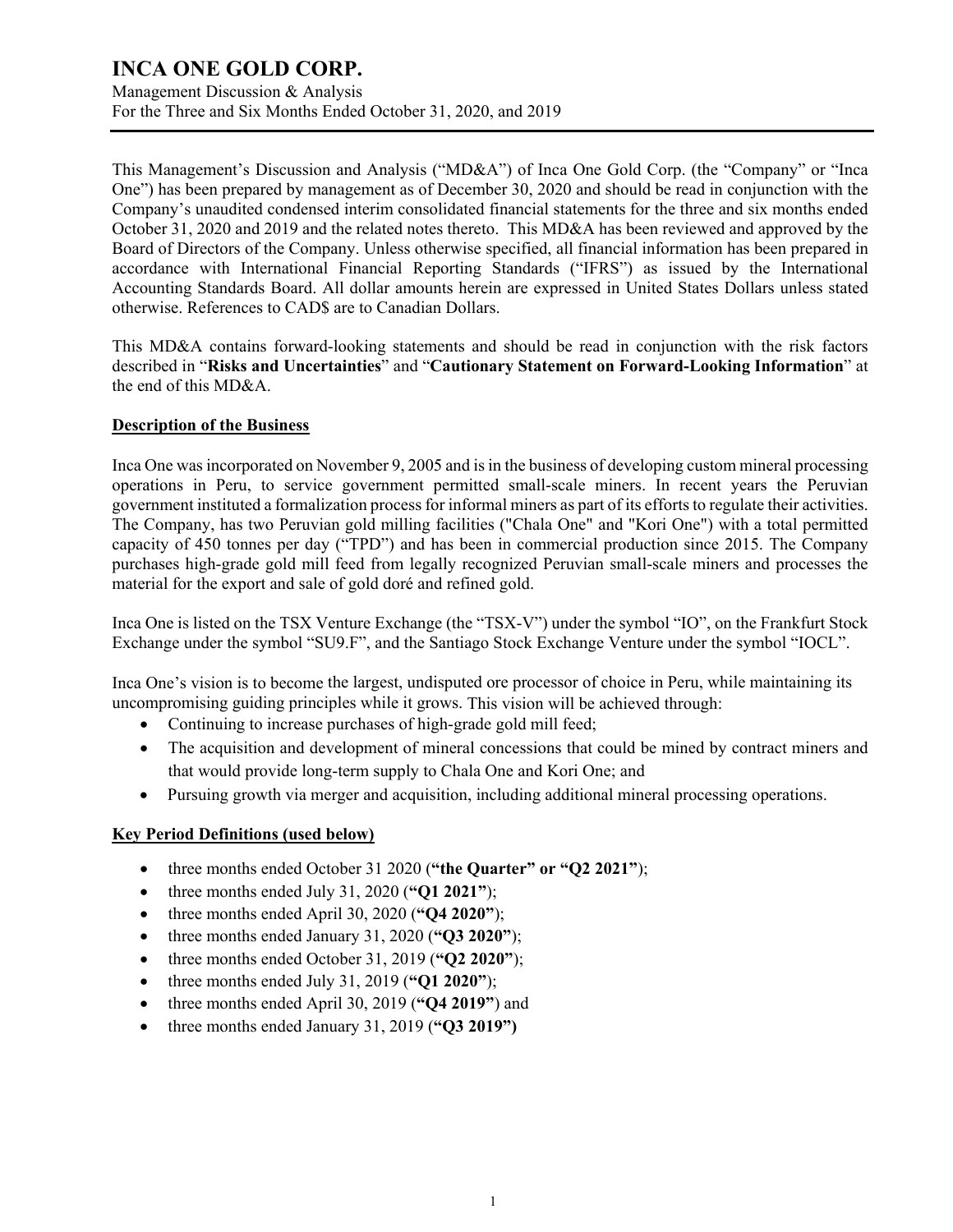Management Discussion & Analysis For the Three and Six Months Ended October 31, 2020, and 2019

#### **Second Quarter 2021 Highlights and Key Business Developments**

- During the Q2 2021, the Company processed 9,239 tonnes, which represents an increase of 5,663 tonnes when compared to 3,576 processed during Q1 2021. The daily production average during Q2 2021 was 100 TPD, which represents an increase of 61 TPD when compared with the 39 TPD average of Q1 2021.
- Gold sales during Q2 2021 totaled 2,595 ounces, which represents a decrease of 1,176 ounces compared to 3,467 ounces sold in Q1 2021. Total revenues for Q2 2021 were \$5.0 million, a decrease of \$1.6 million when compared to Q1 2021 of \$6.6 million.
- Restructured its contractual liability with Equinox Gold Corp. to extend the payment dates of its CAD\$7.95 million non-interest bearing secured promissory note for two to five years in the future.
- In September 2020, the Company opened its direct to consumer gold bullion store for pre-orders of its inaugural Peruvian themed one ounce gold coins.
- Finalized the construction of new facilities to enhance the protocols to avoid the spread of COVID-19 in its plant facilities.
- Received proceeds of approximately CAD\$0.1 million from the exercise of warrants and options.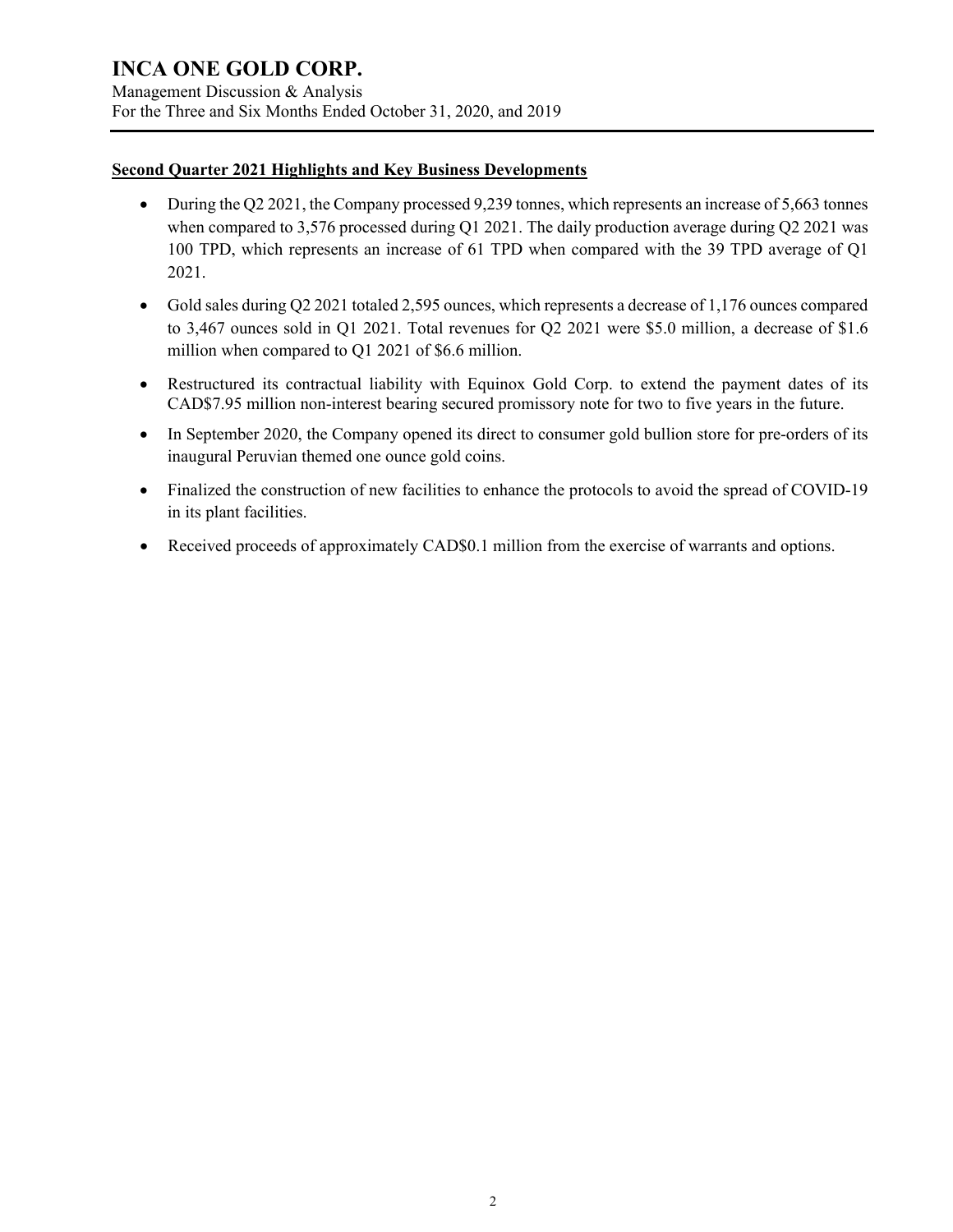#### **Operational Highlights - Consolidated**

| <b>Quarter over Quarter</b><br>highlights             | Q2<br>2021 | Q1<br>2021    | Q <sub>4</sub><br>2020 | Q3<br>2020 | Q2<br>2020 | Variance<br>$\frac{0}{0}$<br>Q2 2021<br>to Q1<br>2021 | Variance<br>$\frac{0}{0}$<br>Q2 2021<br>to Q2<br>2020 |
|-------------------------------------------------------|------------|---------------|------------------------|------------|------------|-------------------------------------------------------|-------------------------------------------------------|
| Tonnes processed in period<br>(t)                     | 9,239      | 3,576         | 7,658                  | 12,623     | 13,205     | 158.4%                                                | $(30.4\%)$                                            |
| Average daily processing<br>volume (t)                | 100        | 39            | 85                     | 139        | 144        | 156.4%                                                | $(30.6\%)$                                            |
| Mineral grade processed<br>$(oz/t \text{ gold})$      | 0.54       | 0.51          | 0.68                   | 0.50       | 0.52       | 5.9%                                                  | 3.9%                                                  |
| Gold production (oz)                                  | 4,998      | 1,710         | 4,815                  | 5,331      | 6,195      | 192.3%                                                | $(19.3\%)$                                            |
| Gold sold (equivalent oz) $(1)$                       | 2,595      | 3,771         | 3,496                  | 6,585      | 7,149      | $(31.2\%)$                                            | $(63.7\%)$                                            |
| Gold sold (oz)                                        | 2,555      | 3,724         | 3,442                  | 6,456      | 6,978      | $(31.4\%)$                                            | $(63.4\%)$                                            |
| Silver sold (oz)                                      | 3,068      | 4,794         | 5,043                  | 11,032     | 14,298     | $(36.0\%)$                                            | $(78.5\%)$                                            |
| Sales Revenue (\$ millions)                           | 5.02       | 6.56          | 5.62                   | 9.49       | 10.37      | $(23.5\%)$                                            | $(51,6\%)$                                            |
| Cost of goods sold<br>("COGS") $($$ millions)         | 4.62       | 6.44          | 5.14                   | 9.65       | 10.82      | (28.2%)                                               | (57.3%)                                               |
| Gross operating margin<br>(deficit) (\$ millions)     | 0.40       | 0.12          | 0.48                   | (0.16)     | (0.45)     | 227.2%                                                | 188.6%                                                |
| Gross operating margin %                              | 7.9%       | 1.8%          | 8.6%                   | $(2.0\%)$  | $(4.3\%)$  | 327.7%                                                | 283.2%                                                |
| Revenue per tonne (\$)                                | 1,117      | $1,068^{(2)}$ | 979                    | 817        | 773        | 4.6%                                                  | 44.5%                                                 |
| Cost per tonne $(\$)$                                 | 1,029      | $1,048^{(2)}$ | 895                    | 801        | 806        | $(1.8\%)$                                             | 27.7%                                                 |
| Gross margin per tonne (\$)                           | 88         | $20^{(2)}$    | 84                     | 16         | (33)       | 340.0%                                                | 366.7%                                                |
| Average gold (equivalent)<br>price per oz sold $(\$)$ | 1,933      | 1,739         | 1,608                  | 1,495      | 1,451      | 11.2%                                                 | 33.2%                                                 |
| Cost per oz sold $(\$)$                               | 1,781      | 1,707         | 1,470                  | 1,466      | 1,513      | 4.3%                                                  | 11.7%                                                 |
| Gross margin per oz sold $(\$)$                       | 152        | 32            | 138                    | 29         | (62)       | 375.0%                                                | 345.2%                                                |
| Average London Close price<br>$(\$)$                  | 1,929      | 1,767         | 1,623                  | 1,504      | 1,501      | 9.2%                                                  | 28.5%                                                 |

(1) Actual ounces of gold sold plus an estimate of the equivalent ounces of gold that could be purchased for the equivalent number of silver ounces sold.

### **Future Outlook**

Results from the re-opening of the formalization process during the period of January 15, 2020 to September 23, 2020 have been extremely positive for the custom mineral processing business. The Peruvian Ministry of Energy and Mines ("MEM") reopened the formalization during this period, to allow unregistered small-scale miners an opportunity to formalize their businesses. The formalization process requires small-scale and artisanal miners to register with the MEM, demonstrate their compliance with environmental and safety regulations and remit taxes on sales of extracted minerals.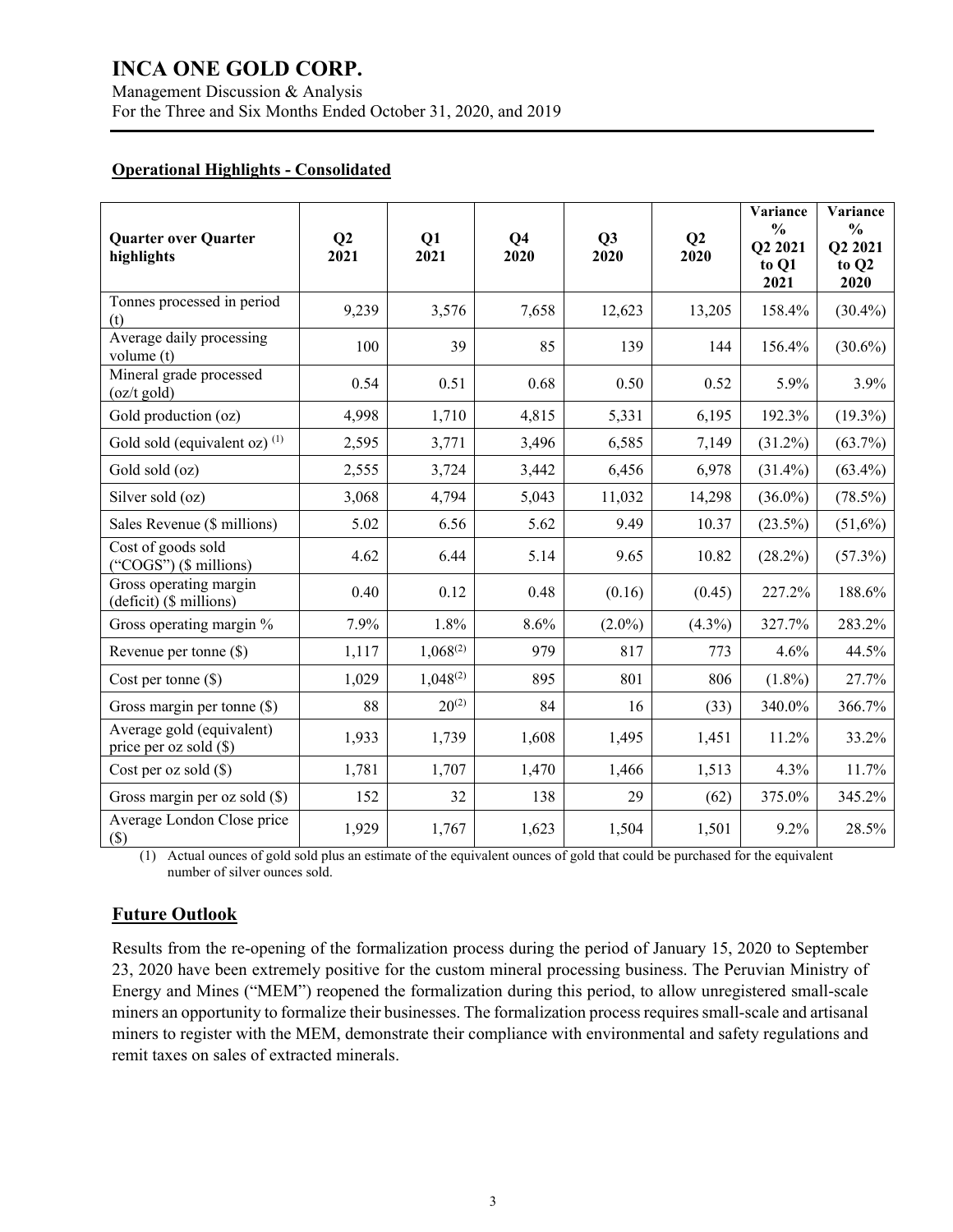Management Discussion & Analysis For the Three and Six Months Ended October 31, 2020, and 2019

The amnesty period officially came to an end on September 23, 2020 and the latest formalization results indicate that 88,858 small-scale miners have registered under the country's registry of small-scale miners, known as the Registro Integral de Formalizacion Minera (REINFO). This represents a substantial increase of approximately 64% or 34,600 new, small-scale miners that have registered in the program and are now in the process of formalizing, since the amnesty period commenced in January 2020.

These additional miners will require custom milling services from excess processing capacity such as at Inca One's two facilities, Chala One and Kori One, to buy and process their raw material. As a result of this significant growth of the small-scale mining market there are now more legal miners available for Inca One to expand its customer base and forge relationships with new customers that have achieved regulatory compliance within this program.

To capitalize on this significant increase in small-scale miners, the Company recently launched its XplorTracker ("Xplor") project as part of a new initiative to expand gold production at Kori One and Chala One. The project is aimed at advancing its mineral buying process and securing future supplies of gold bearing mineral for processing.

Drawing on the prior six years of actively testing and buying gold bearing mineral consisting of more than 20,000 samples from across the country, Inca One has accumulated an extensive database of samples , including grade, type, quality and concession coordinates. Furthermore, through positive and transparent business ethics and by employing best practices, Inca One has built extensive relationships with the small-scale miners throughout the country, enabling the 'mapping' of these mines throughout Peru. Through systematic analysis and plotting of data within Xplor, the Company will look to further engage with titleholders to create additional and mutually beneficial business arrangements.

In the first phase of this project, Inca One is looking to secure mineral rights for district-scale land positions within the Peruvian Gold Belts (PGB) by analyzing the results from the small-scale miners that are actively mining gold and currently bringing their mineral to either the Kori One or Chala One plants. Peru is famous for these gold belts and the three dominant PGB's that contribute to Peru's gold production stretch from over a few hundred kilometres in length up to 1,700 km. Peru has been actively mining for several centuries, is the largest Latin American gold producer and was ranked the 6th largest gold producer in the world for 2018. Once these land positions are secured by Inca One, the Company will carry out limited exploration programs to determine suitable projects that can be optioned out for future work programs and ultimately define economic gold resources on these gold properties.

The Company's objective with this program is to deploy strategies that will allow for the direct purchase, investment, or other partnership arrangements to help advance these mining projects or concessions. Additional opportunities for Inca One may be to act as a facilitator assisting in the formalization of miners or titleholders and their environmental improvements and geological information. The end goal with Xplor will be to guarantee additional future supplies of mineral to Inca One processing facilities fueling the Company's growth.

Custom milling operations are on-going at both Kori One and Chala One, with production increasing during the Quarter to 100 tonnes per day ("TPD"), representing an increase of 61 TPD from the previous quarter. The small-scale mining market in Peru is showing encouraging signs of recovery, as more miners have formalized their operations to take advantage of the recent upswing in the gold and precious metals market. Gold bearing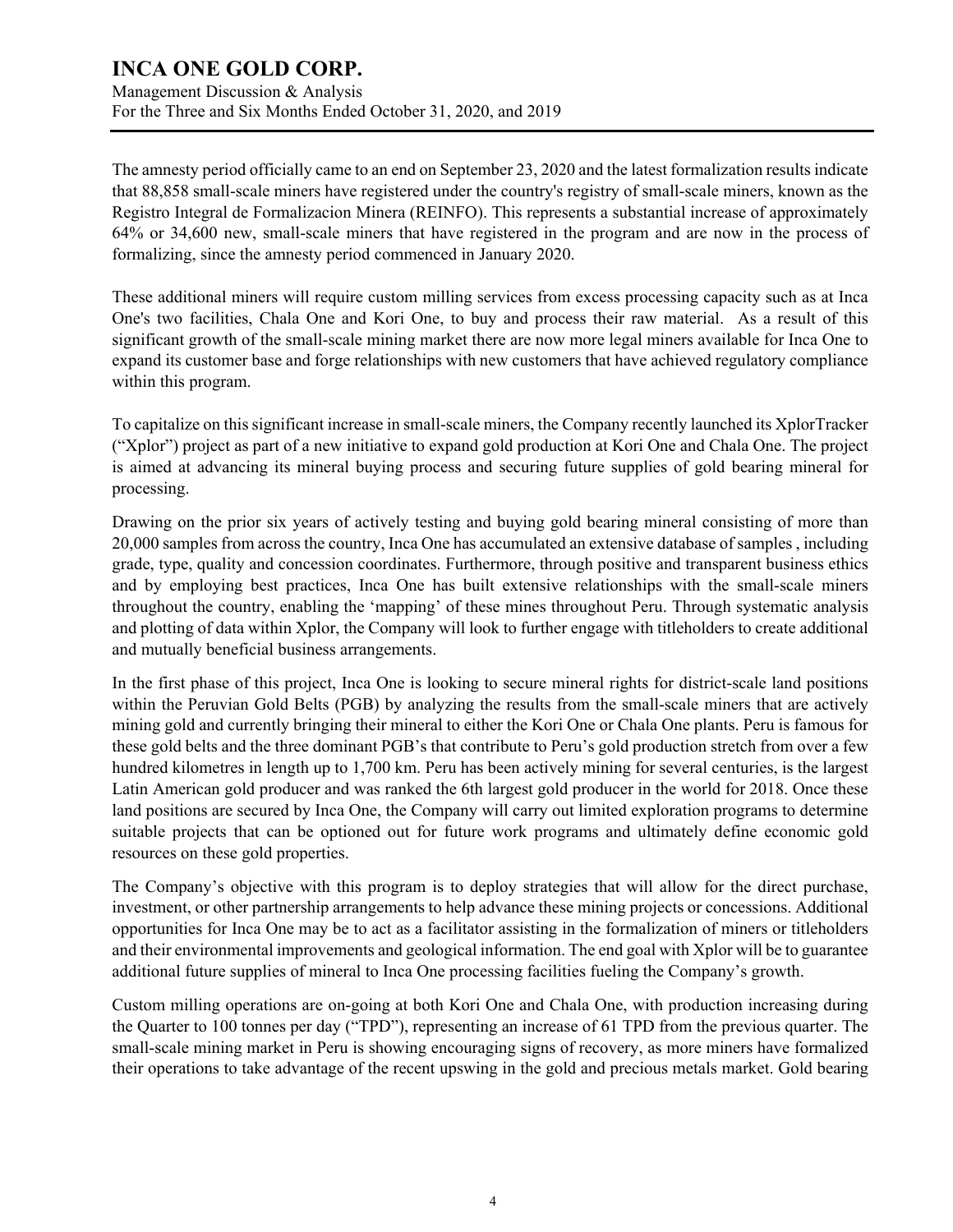### **INCA ONE GOLD CORP.** Management Discussion & Analysis

For the Three and Six Months Ended October 31, 2020, and 2019

mineral deliveries have seen a modest increase in the past several weeks, averaging approximately 175 tonnes per day. The indications are that most of the small-scale mining areas are now open again.

The Company continues to develop its corporate social responsibility initiatives by working with the communities around these small-scale mining areas to provide masks, cleaning supplies and assisting with education about Covid-19 protocols in order to build support with those that control the roads and transportation.

The Company is continuing with a number of updates to its processing facilities. At Chala One, a new smelting furnace and desorption cells have been installed. At Kori One, new gear motors and a carbon pumping system have recently been installed in anticipation of increased supply and processing requirements.

The Company continues to take pre-orders from its online bullion store, providing collectors and investors an opportunity to purchase gold directly from the Company.

Upon the onset of the global pandemic, Inca One recognized the immediate need for precious metal investors to access and purchase gold and silver bullion. As a result, the Company views this as an ideal opportunity to begin selling its gold and silver directly to the retail bullion investor. With the official launch coming in the next couple of months, the Company's bullion store is initially offering 1-ounce gold coins and will add additional products, including silver options in the future. The Company will stamp and mint the inaugural, Peruvian-themed coins unique to the Inca One gold and silver bullion store.

The Company will become one of only a handful of public issuers to offer their own production in the form of gold coins. The bullion will exclusively be made available through Inca One's online bullion store. The Company will distribute its specialized, inaugural coins in a streamlined and user-friendly experience with worldwide shipping and order tracking.

Sales from the online bullion store could potentially provide increased margins to the Company from direct sales, but most importantly, will offer an intrinsic value through enhanced marketing and promotional opportunities. As an additional benefit to shareholders, the Company is offering a discount of \$50 per ounce for those shareholders that are able to provide evidence that they own a minimum of 5,000 shares of Inca One. Furthermore, additional value will translate through to the Peruvian small-scale miners and solidify Inca One as the processor of choice, providing the best service and experience, whilst minimizing wealth extraction from the Peruvian economy.

The Company continues to comply with the Peruvian Government's COVID-19 requirements. The Company's health and safety protocols and plans related to COVID-19 have been approved by the Minister of Health and are operating effectively. The Company has implemented standard operating procedures to control the spread of the virus and maintain the health and safety of its employees, suppliers and customers.

Inca One has proven its ability over the years to adapt to evolving regulatory environments, meet COVID-19 related challenges and build a diversified framework for success across multiple strategic channels while expanding into key mining regions. Reduced levels of production due to COVID-19 has allowed management to focus and execute on strategic planning, which has been used to establish relationships with new mining partners, that should translate into increased future revenue and profitability. The Company has confidently developed industry leading compliance, is soon expanding operations with the production of premium gold finished products and has built and exceptional team of proven and experienced professionals focused on dramatically scaling operations in the second half of 2020 and beyond.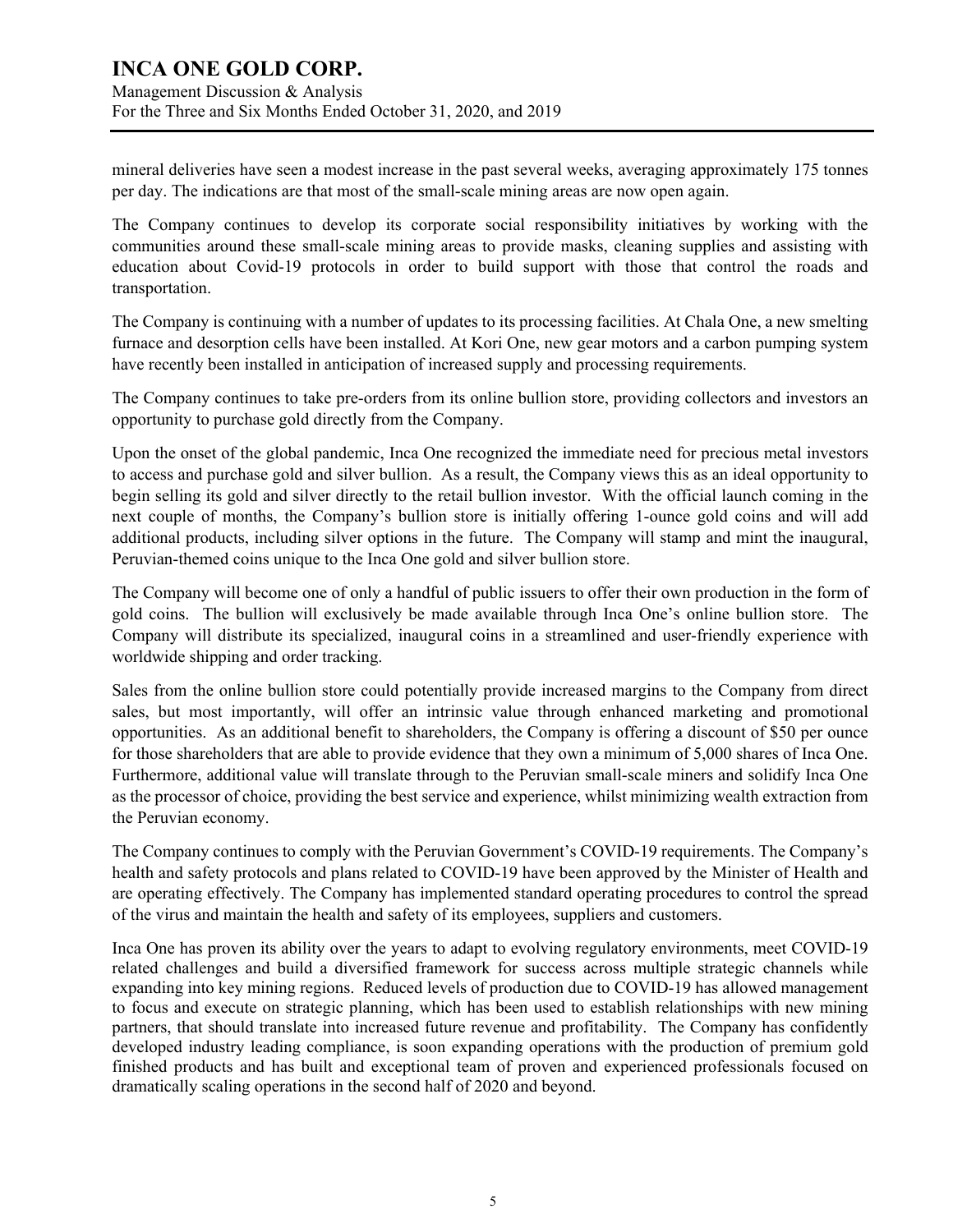Management Discussion & Analysis For the Three and Six Months Ended October 31, 2020, and 2019

#### **Selected Quarterly and Annual Information**

The following selected financial data with respect to the Company's financial condition and results of operations has been derived from the unaudited condensed interim consolidated financial statements of the Company for the three months ended October 31 and July 31, 2020 and from the audited consolidated financial statements of the Company for the year ended April 30, 2020, as applicable. The selected financial data should be read in conjunction with those financial statements and the notes thereto.

|                                                 | Three Months Ended                      |             |               |  |
|-------------------------------------------------|-----------------------------------------|-------------|---------------|--|
|                                                 | July $31$ ,<br>April 30,<br>October 31, |             |               |  |
|                                                 | 2020                                    | 2020        | 2020          |  |
|                                                 |                                         |             | S             |  |
| Revenue                                         | 5,017,131                               | 6,558,721   | 5,622,577     |  |
| Cost of goods sold                              | (4,622,935)                             | (6,438,232) | (5, 139, 227) |  |
| Gross margin (deficit)                          | 394,196                                 | 120,489     | 483,350       |  |
| Finance and other income (expense), net         | (985, 810)                              | (189, 166)  | (431,783)     |  |
| Net income (loss) for the period                | (531, 614)                              | 666,235     | (632, 912)    |  |
| Net income (loss) per share (basic and diluted) | (0.03)                                  | 0.02        | (0.02)        |  |
| Other comprehensive income (loss)               | (1,022,938)                             | 330,540     | (222,099)     |  |

(1) Calculated to reflect the basic gain (loss) per share on a post consolidated basis.

|                             | Three Months Ended                   |            |            |  |
|-----------------------------|--------------------------------------|------------|------------|--|
|                             | October 31,<br>July 31,<br>April 30, |            |            |  |
|                             | 2020                                 | 2020       | 2020       |  |
|                             |                                      |            |            |  |
| Total assets                | 21,248,803                           | 19,272,556 | 22,508,395 |  |
| Total current liabilities   | 7,390,536                            | 3,465,646  | 11,686,029 |  |
| Total long term liabilities | 6,942,183                            | 7,961,570  | 5,300,277  |  |

The following table sets out selected quarterly financial data from the Company's unaudited quarterly financial statements for the last eight quarters.

| <b>Quarter ended</b>    | Working<br>capital<br>(deficiency) | <b>Total assets</b> | Long term<br><b>liabilities</b> | Net income<br>(loss) | <b>Basic gain</b><br>(loss) per<br>share $(1)$ |
|-------------------------|------------------------------------|---------------------|---------------------------------|----------------------|------------------------------------------------|
|                         |                                    | S                   | S                               |                      | S                                              |
| <b>October 31, 2020</b> | 2,736,714                          | 21,248,803          | 6,942,183                       | (972, 020)           | (0.03)                                         |
| July 31, 2020           | 4,487,963                          | 19,272,556          | 7,961,570                       | 666,235              | 0.02                                           |
| April 30, 2020          | (740, 443)                         | 22,508,395          | 5,300,277                       | (632, 912)           | (0.02)                                         |
| January 31, 2020        | (2,108,292)                        | 18,867,357          | 4,467,411                       | (726, 634)           | (0.03)                                         |
| October 31, 2019        | (1,835,724)                        | 20,442,144          | 4,415,066                       | (1,437,625)          | (0.05)                                         |
| July 31, 2019           | 2,259,771                          | 24,175,991          | 7,344,978                       | (1,439,302)          | (0.05)                                         |
| April 30, 2019          | 3,417,245                          | 24,057,897          | 7,091,690                       | 1,204,566            | 0.05                                           |
| January 31, 2019        | 3,695,305                          | 21,251,543          | 8,522,216                       | 29,793               | 0.00                                           |

(1) Amounts previous to Q3 2020 have been recalculated to reflect the basic gain (loss) per share on a post consolidated basis.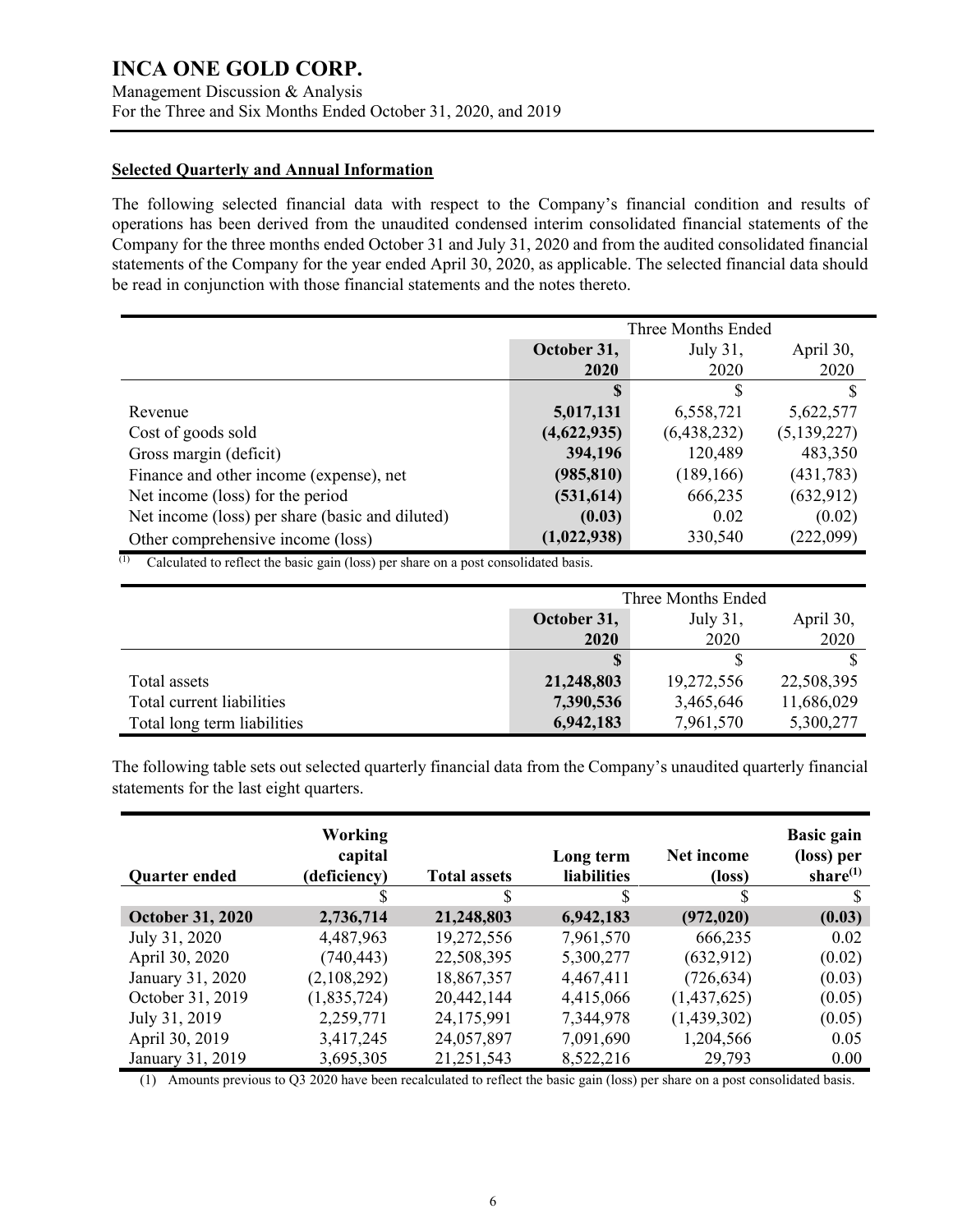#### **Results of Operations**

#### **Three months ended October 31, 2020 compared to three months ended October 31, 2019**

Revenue for Q2 2021 was \$5.0 million (Q2 2020 - \$10.4 million), and cost of goods sold was \$4.6 million (Q2 2020 – \$10.8 million) resulting in a gross operating margin of \$0.4 million (Q2 2020 – gross operating deficit of \$0.4 million).

During Q2 2021, the Company reported net loss of \$1.0 million, a decrease in net loss of \$0.5 million compared to net losses of \$1.5 million during Q2 2020. The decrease in net loss is a result of an increase of \$0.8 million of gross operating margin that was offset by an increase of \$0.3 million in corporate and administrative expenses Corporate and administrative expenses increased due to additional costs to support COVID-19 protocols and some business development initiatives that the Company is working on.

#### **Six months ended October 31, 2020 compared to six months ended October 31, 2019**

Revenue for YTD Q2 2021 was \$11.5 million (YTD Q2 2020 - \$15.9 million), and cost of goods sold was \$11.1 million (YTD Q2 2020 – \$16.8 million) resulting in a gross operating margin of \$0.5 million (YTD Q2 2020 – gross operating deficit of \$0.9 million). The gross operating margin increased mainly due to efficiencies in the production process implemented during Q4 2020 and improved purchasing conditions.

During YTD Q2 2021, the Company reported a net loss of \$0.3 million, a decrease in the net loss of \$2.6 million compared to a net loss of \$2.9 million during YTD Q2 2020. This change is partially explained by the combination of the recognition of a gain of \$1.5 million related to the restructuring of the contractual liabilities with Equinox and the increase in the operating margin of \$1.4 million.

#### **Liquidity and Capital Resources**

As at October 31, 2020, the Company financed its operations and met its capital requirements primarily through the re-investment of operational cash flows from the Chala One and the Kori One plants.

The Company had cash of \$0.5 million at October 31, 2020, representing a decrease of \$3.2 million compared to cash of \$3.7 million as at April 30, 2020 and working capital of \$2.7 million at October 31, 2020 representing an increase of \$3.4 million when compared to a working capital deficiency of \$0.7 million as at April 30, 2020.

The increase in the working capital is mainly attributable to the combined effect of:

- the issuance of 1.2 million shares as payment of \$0.6 million for current contractual liabilities paid to Equinox,
- the restructuring of payment terms for the contractual liabilities payable to Equinox, which resulted in approximately \$4.0 million moving from current to long-term contractual liabilities net of a \$1.2 million secured debenture that became current in Q2 2020.
- the exercise of 5.3 million share-based options and warrants for proceeds of approximately \$1.5 million, and
- offset by a cash loss from operations and finance costs of approximately \$0.6 million.

Management intends to continue funding operations, administration, debt and debt service costs and any capital requirements with the proceeds of the sale of gold doré and refined gold from the Company's Chala One and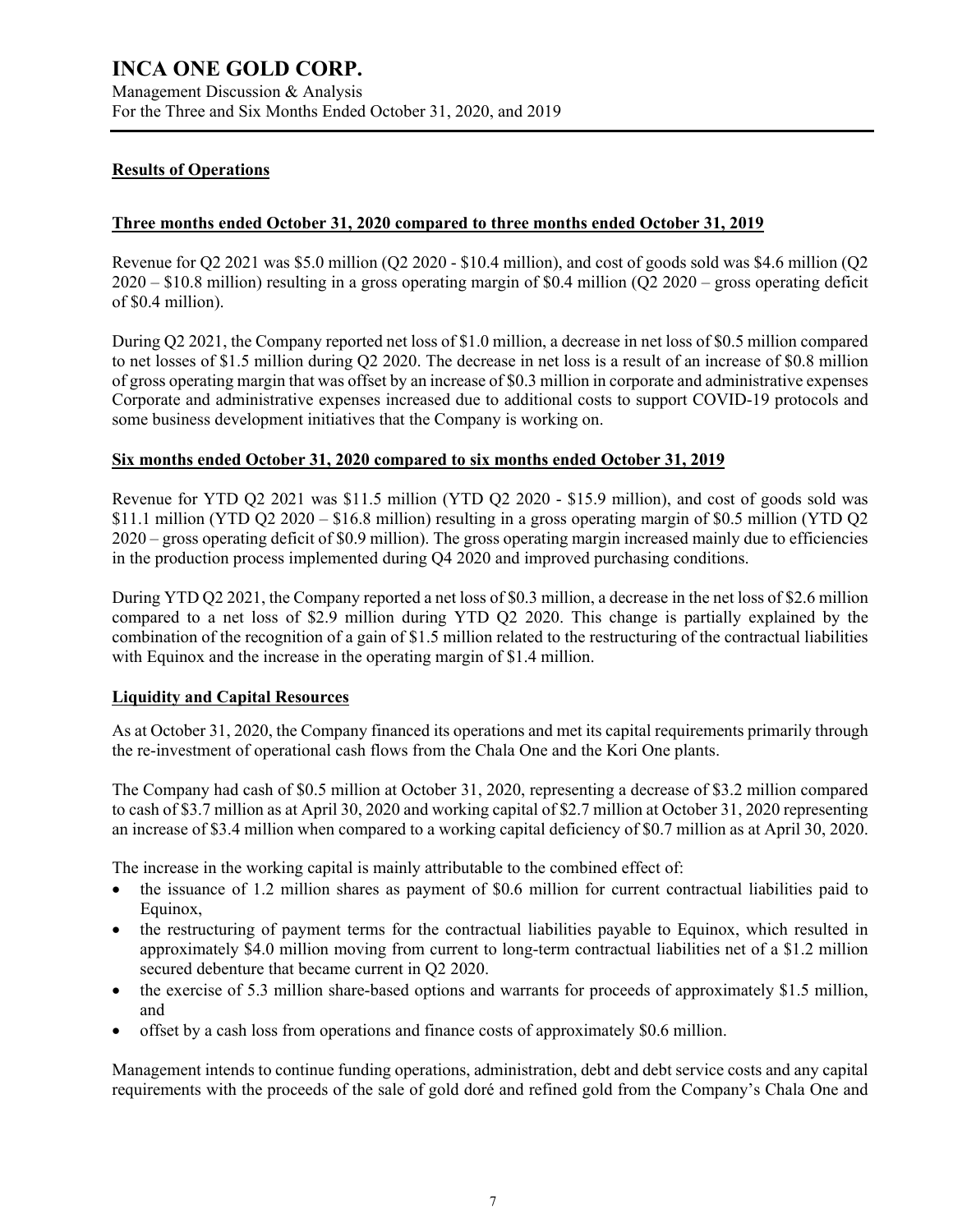### **INCA ONE GOLD CORP.** Management Discussion & Analysis For the Three and Six Months Ended October 31, 2020, and 2019

Kori One plants. Where required and depending on the strength of the junior resource markets, the Company will continue to be dependent on its capital resources to cover any deficiencies in working capital.

#### *Restructuring of the Contractual Liabilities Payable to Equinox*

Effective July 31, 2020, Equinox agreed to amend the payment dates of its non-interest bearing secured promissory note. As follows:

|                       | Amount (CAD\$) | Original payment dates | <b>Amended payment dates</b> |
|-----------------------|----------------|------------------------|------------------------------|
| First Installment     | \$1.45 million | August 20, 2019        | <b>August 20, 2023</b>       |
| Second Installment    | \$2.5 million  | August 20, 2020        | <b>August 20, 2024</b>       |
| Cash Only Installment | \$1.5 million  | August 20, 2020        | <b>August 20, 2022</b>       |
| Third Installment     | \$2.5 million  | August 20, 2021        | <b>August 20, 2025</b>       |
|                       | \$7.95 million |                        |                              |

Equinox also agreed to extend the payment date for approximately US\$0.7 million related to a working capital loan, from August 20, 2021 to August 20, 2023.

The result of this restructuring with Equinox, is as follows:

- increase in working capital by approximately \$4 million due to the extension of the payment dates causing the current contractual liability to be reclassified as long-term debt.
- the accounting treatment for the change in this liability caused the recognition of a gain of approximately \$1.5 million as result of the difference between the estimated fair value of the liability using the previous payment dates (\$6.3 million) and the estimated fair value using the new payment dates (\$4.8 million).

#### Share Issuances

- During the six months ended October 31, 2020, 5,375,264 common shares were issued for proceeds of \$1.5 million on the exercise of 4,915,264 warrants at an average price of CAD\$0.38 per share and \$0.1 million on the exercise of 460,000 stock option at an average of CAD\$0.33 per share.
- On July 31, 2020, the Company issued 1,187,333 common shares at CAD\$0.65 as partial payment of its note payable to Equinox.

#### **Summary of Outstanding Share Data**

As at the date of this MD&A, the Company had 35,263,129 common shares issued and outstanding, 3,135,000 share-based options (with exercise prices ranging between CAD\$0.19 to CAD\$1.00) and 928,742 warrants outstanding (with exercise prices ranging between CAD\$0.18 and CAD\$1.00 per share). The fully diluted shares outstanding at the date of this MD&A is 35,263,129.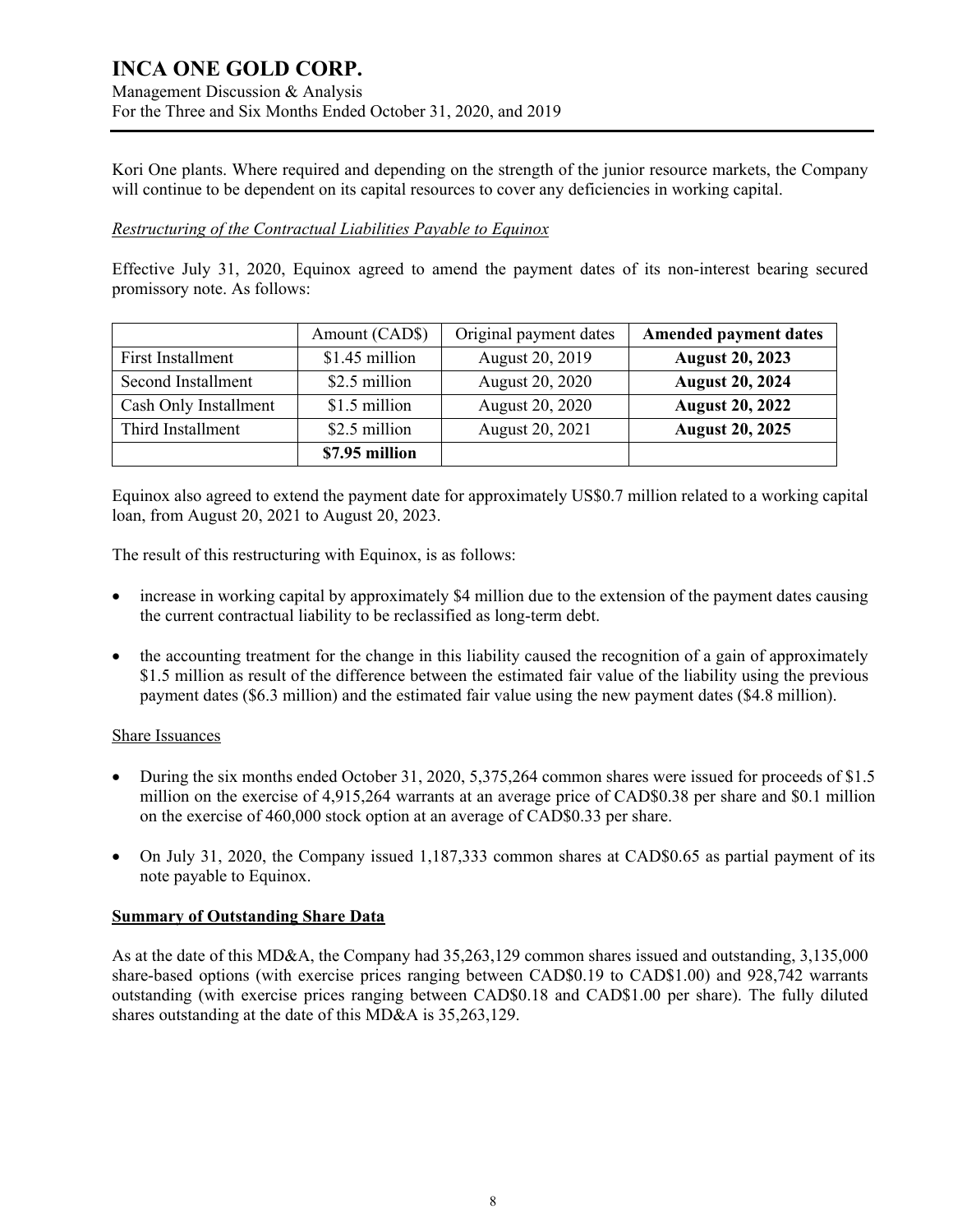#### **Transactions with Related Parties**

#### **(a) Related Party Transactions**

The Company's related parties consist of the Company's directors, officers and companies associated with these individuals including the following:

- A company owned by Edward Kelly, the Company's CEO (also a director).
- A company owned by Mark Wright, the Company`s VP Operations & New Projects.

The following expenditures were charged by related parties during the three and six months ended October 31, 2020 and 2019:

|                                          | Three Months Ended<br>October 31, |         | <b>Six Months Ended</b><br>October 31, |         |
|------------------------------------------|-----------------------------------|---------|----------------------------------------|---------|
|                                          | 2019<br>2020                      |         | 2020                                   | 2019    |
|                                          |                                   |         | S                                      | ¢       |
| Management, salaries and consulting fees | 109,715                           | 98,034  | 204,554                                | 197,174 |
| Director fees                            | 29,379                            | 7,228   | 36,445                                 | 14,380  |
| Business development                     | 115,000                           | -       | 115,000                                |         |
| Share-based payments                     |                                   | 7,534   |                                        | 25,469  |
|                                          | 254,094                           | 112,796 | 355,999                                | 237,023 |

Consulting and management fees were paid to companies controlled by the CEO and VP Operations & New Projects.

#### **(b) Compensation of Key Management Personnel**

The Company's key management personnel have authority and responsibility for planning, directing and controlling the activities of the Company and includes the Directors, CEO, CFO, and VP Operations & New Projects. Compensation in respect of services provided by key management consists of consulting and management fees paid to companies controlled by the CEO and VP Operations & New Projects and by the issue of options. The compensation for key management personnel paid as management were for the three and six months ended October 31, 2020 and 2019 as follows:

|                      |         | Three Months Ended<br>October 31, |         | <b>Six Months Ended</b><br>October 31, |
|----------------------|---------|-----------------------------------|---------|----------------------------------------|
|                      | 2020    | 2019                              | 2020    | 2019                                   |
|                      |         |                                   | S       |                                        |
| Management fees      | 65,089  | 60,324                            | 122,739 | 121,754                                |
| <b>Salaries</b>      | 44,626  | 37,710                            | 81,815  | 75,420                                 |
| Business development | 22,000  | ۰                                 | 22,000  |                                        |
| Share-based payments |         | 6,932                             |         | 19,185                                 |
|                      | 131,715 | 104,966                           | 226,554 | 216,359                                |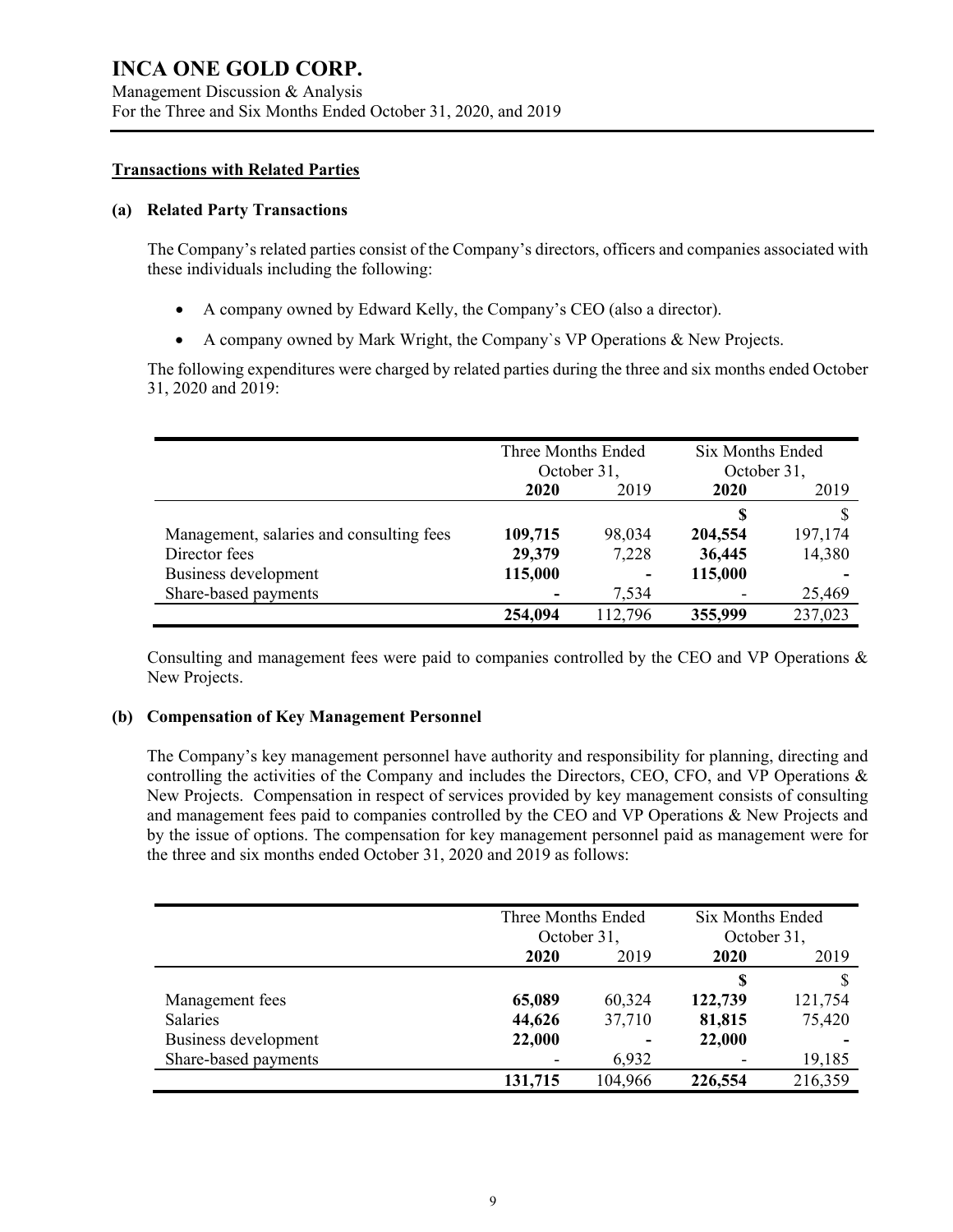#### **(c) Related Party Balances**

All related party balances payable, including for business expenses reimbursements, annual bonuses approved by the board of directors, and for services rendered as at October 31, 2020 are non-interest bearing and payable on demand, and are comprised of \$0.4 million (April 30, 2020 - \$0.3 million) payable to the CEO and a company controlled by the CEO, \$0.4 million (April 30, 2020 - \$0.3 million) payable to the CFO and \$0.4 million payable (April 30, 2020 – \$0.3 million payable) to the Directors or companies controlled by the Directors.

#### **Commitments and Contingencies**

In addition to the commitments in connection with the Company's financings, the Company has:

- a three-year rent agreement for its corporate office in Lima, Peru, with a monthly payment of \$3,574 and termination date on July 31, 2021, and
- a five-year rent agreement for its corporate office in Vancouver, Canada with a monthly payment of CAD\$3,768 and termination date on July 31, 2023.

As at October 31, 2020 the Company had commitments to sell approximately 1,184 ounces of gold doré to third parties, which was settled subsequent to October 31, 2020 through the delivery of gold. At October 31, 2020 the fair value of these commitments is \$2.18 million. Additionally, the Company received advances of \$0.25 million to be offset against future sales of gold doré. Both amounts, totaling \$2.43 million (April 30, 2019 - \$1.8 million) have been included as current deferred revenues in the condensed interim consolidated statement of financial position.

|                                              |              | Within One | One to Five | Greater than |
|----------------------------------------------|--------------|------------|-------------|--------------|
|                                              | <b>Total</b> | Year       | Years       | Five Years   |
| Maturity analysis of financial liabilities   | \$           | \$         | S           |              |
| Accounts payable and accrued liabilities     | 3.556,819    | 3,556,819  |             |              |
| Secured debentures and notes payable         | 2,113,889    | 1,183,889  | 930,000     |              |
| Contractual liabilities payable to Equinox   | 5,115,961    | 220,731    | 4,895,230   |              |
|                                              | 10,786,669   | 4,961,439  | 5,825,230   |              |
| <b>Commitments</b>                           |              |            |             |              |
| Office lease rental                          | 131,503      | 68,289     | 63,214      |              |
| Gold sale deferred revenue                   | 2,429,097    | 2,429,097  |             |              |
| Asset retirement and reclamation obligations | 1,116,953    |            |             | 1,116,953    |
|                                              | 3,677,553    | 2,497,386  | 63,214      | 1,116,953    |
|                                              | 14,464,222   | 7,458,825  | 5,888,444   | 1,116,953    |

A summary of liabilities and future operating commitments at October 31, 2020 are as follows: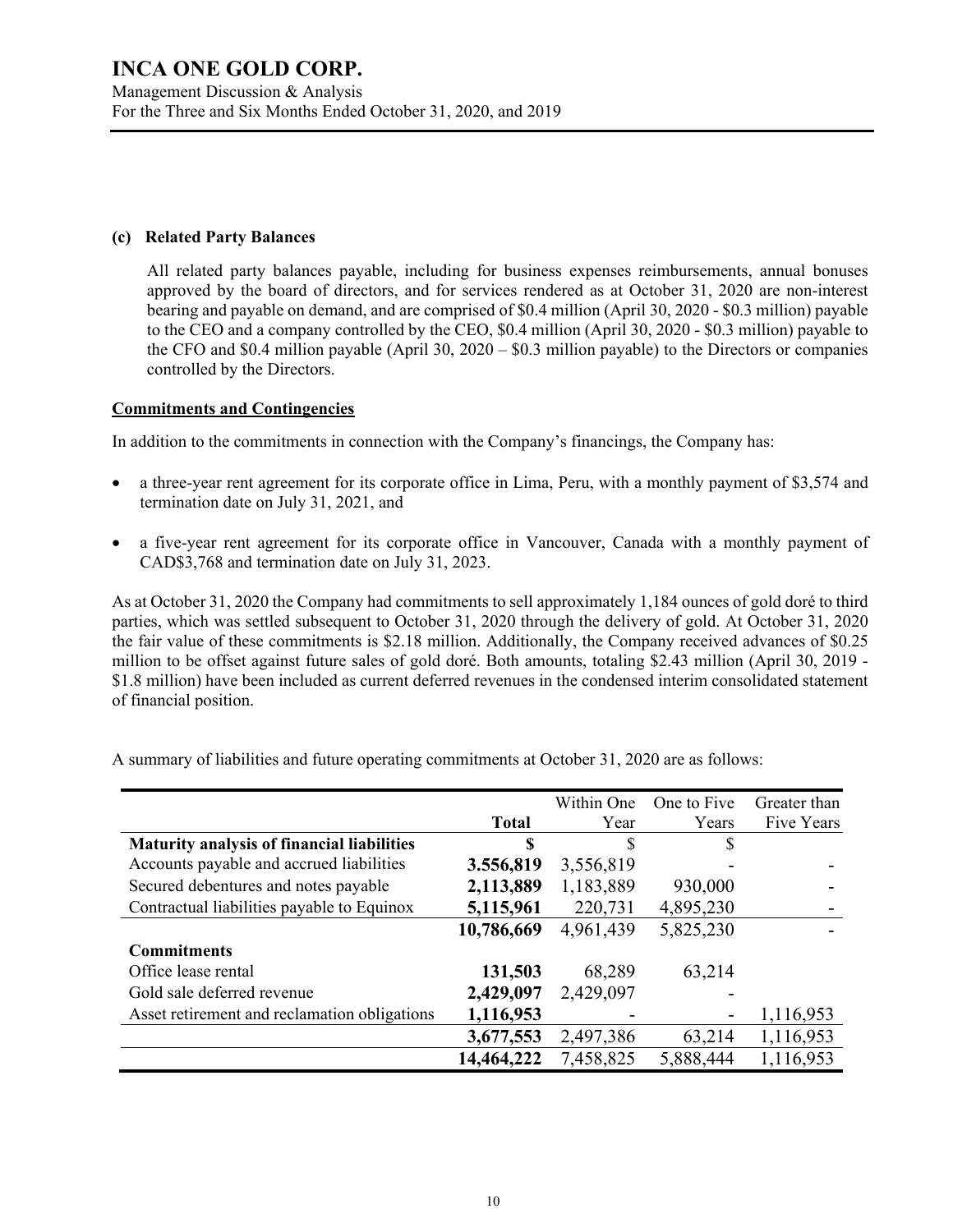Management Discussion & Analysis For the Three and Six Months Ended October 31, 2020, and 2019

#### Contingent Debenture

In September 2016, the Company completed a comprehensive capital restructuring by issuing a \$0.78 million contingent debenture certificate (the "Contingent Debenture"), which only becomes payable on the date that the Company achieves two production milestones including (i) achieving 300 tonnes per day mineral processing capacity in Peru, and (ii) achieving three months of 200 tonnes per day average daily production. Upon reinstatement, the Contingent Debenture will have a 12% annual interest rate paid quarterly in arrears, twelvemonth term to maturity, certain early redemption features, and a general security agreement will be issued. If the performance milestones are not achieved before August 31, 2026, the Contingent Debenture will be cancelled.

As at October 31, 2020 the value of the contingent debenture was \$nil. However, the first milestone of 300 tonnes per day mineral processing capacity in Peru was achieved as result of the acquisition of Anthem.

#### **Fair Value of Financial Instruments**

As at October 31, 2020, the Company's financial instruments consist of cash, receivables, long term receivables, accounts payable and accrued liabilities, promissory notes payable, contractual liabilities payable to Equinox, secured debentures and notes payable.

IFRS requires disclosures about the inputs to fair value measurements for financial assets and liabilities recorded at fair value, including their classification within a hierarchy that prioritizes the inputs to fair value measurement.

The three levels of hierarchy are:

Level 1 – Unadjusted quoted prices in active markets for identical assets or liabilities;

Level 2 – Inputs other than quoted prices that are observable for the asset or liability, either directly or indirectly; and

Level 3 – Inputs for the asset or liability that are not based on observable market data.

As at October 31, 2020, the Company believes that the carrying values of the financial instruments noted above approximate their fair values because of their nature and relatively short maturity dates or durations or their interest rates approximate market interest rates.

#### **Financial Instruments Risk**

The Company's financial instruments are exposed in varying degrees to a variety of financial risks. The Board approves and monitors the risk management processes:

*(i) Credit risk*

Credit risk exposure primarily arises with respect to the Company's cash and receivables. The risk exposure is limited because the Company places its instruments in banks of high credit worthiness within Canada and continuously monitors the collection of other receivables.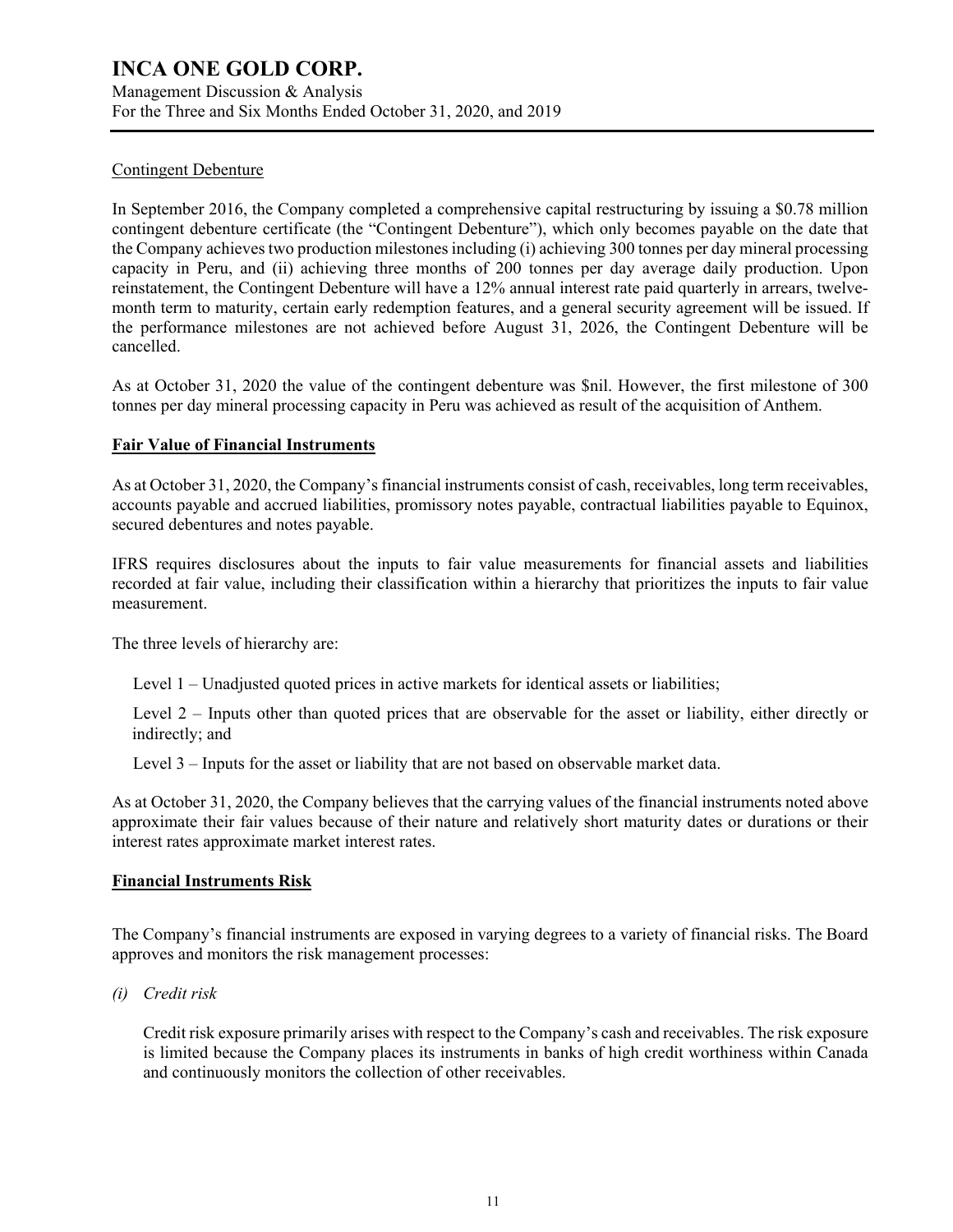#### Management Discussion & Analysis For the Three and Six Months Ended October 31, 2020, and 2019

#### *(ii) Liquidity risk*

Liquidity risk is the risk that the Company cannot meet its financial obligations as they become due. The Company's approach to managing liquidity is to ensure as far as possible, that it will have sufficient liquidity to settle obligations and liabilities when they become due. As at October 31, 2020, the Company had cash of \$0.5 million (April 30, 2020 - \$3.7 million) and current working capital of \$2.7 million (April 30,2020 – working capital deficit of \$0.7 million) with total liabilities of \$14.3 million (April 30, 2020 - \$17 million).

A summary of the Company's future operating commitments is presented above under the Commitments and Contingencies section.

#### *(iii) Market risk*

a. Interest rate risk

Interest rate risk is the risk that the fair value or future cash flows of a financial instrument will fluctuate because of changes in market interest rates.

The Company invests cash in guaranteed investment certificates at fixed or floating interest rates in order to maintain liquidity while achieving a satisfactory return for shareholders. A change of 100 basis points in the interest rates would not be material to the financial statements. At October 31, 2020, the Company had no variable rate debt.

b. Foreign currency risk

Foreign exchange risk is the risk that the fair value of future cash flows of a financial instrument will fluctuate because of the changes in the foreign exchange rates. The Company is exposed to the financial risk related to the fluctuation of foreign exchange rates associated with the fluctuations in its Canadian dollar and the Peruvian New Sol ("Sol") bank accounts as well as the translation of foreign-held assets and liabilities at current exchange rates.

The Company's net exposure to the Canadian dollar and Sol on financial instruments, in US dollar equivalents, is as follows:

|                                            | October 31,<br>2020 | April 30,<br>2020 |
|--------------------------------------------|---------------------|-------------------|
|                                            | S                   | S                 |
| CAD dollar:                                |                     |                   |
| Cash                                       | 124,912             | 37,900            |
| Receivables                                | 19,114              | 23,386            |
| Accounts payable and accrued liabilities   | (452, 473)          | (439, 474)        |
| Secured debentures                         | (1, 183, 888)       | (1,124,620)       |
| Contractual liabilities payable to Equinox | (4,353,287)         | (5,928,811)       |
| Net assets (liabilities)                   | (5,845,622)         | (7,431,619)       |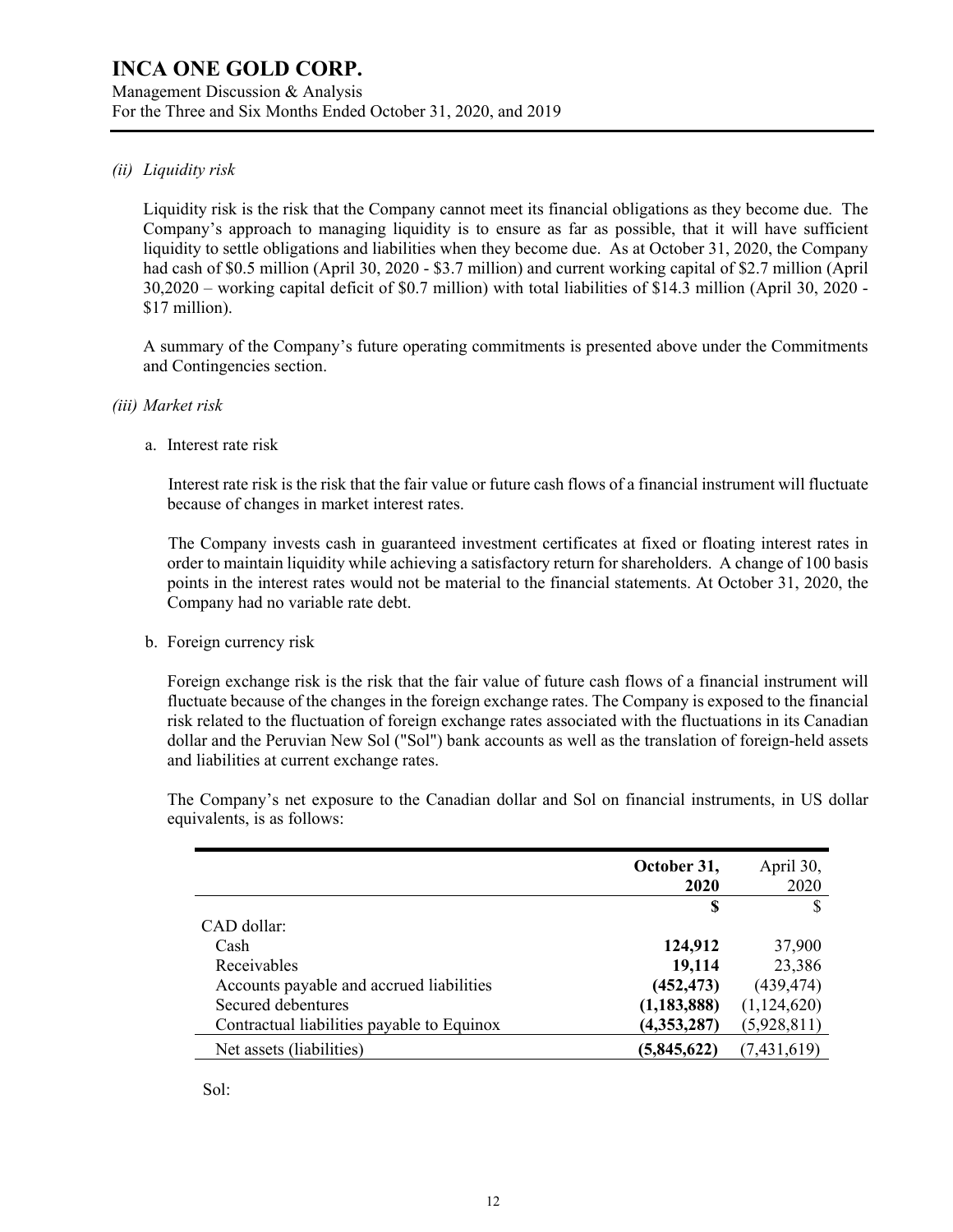Management Discussion & Analysis For the Three and Six Months Ended October 31, 2020, and 2019

| Cash                                     | 70.672     | 185,920   |
|------------------------------------------|------------|-----------|
| Receivables                              | 953.692    | 859.798   |
| Accounts payable and accrued liabilities | (218, 275) | (601.000) |
| Net assets (liabilities)                 | 806,089    | 444.718   |

Assuming all other variables constant, an increase or a decrease of 10% of the Canadian dollar against the US dollar, as of October 31, 2020 would have changed the Company's net loss by approximately \$0.7 million. Assuming all other variables constant, an increase or a decrease of 10% of the Peruvian sol against the US dollar, as of October 31, 2020 would have changed the Company's net loss by approximately \$0.1 million.

The Company had no hedging agreements in place with respect to foreign exchange rates.

c. Commodity price risk

Commodity price risk is the risk of financial loss resulting from movements in the price of the Company's commodity inputs and outputs. The Company's price risk relates primarily to future gold price expectations as it relates to sales revenues. The Company continuously monitors precious metal trading prices as they are included in projections prepared to determine its future strategy.

#### **Off-Balance Sheet Arrangements**

The Company has not entered into any off-balance sheet arrangements.

#### **Critical Accounting Policies, Estimates and Recent Accounting Pronouncements**

The preparation of the Company's consolidated financial statements in accordance with IAS 1, *Presentation of Financial Statements*, requires management to make certain critical accounting estimates and to exercise judgment that affect the accounting policies and the reported amounts of assets, liabilities and disclosure of contingent assets and liabilities at the date of the consolidated financial statements and reported amounts of revenues and expenses during the reporting period. Estimates and assumptions are continually evaluated based on historical experience and other factors, including expectations of future events that are believed to be reasonable under the circumstances. In the future, actual experience may differ from these estimates and assumptions. Revisions to accounting estimates are recognized in the period in which the estimates are revised and in any future periods affected. Uncertainty about these assumptions and estimates could result in outcomes that require a material adjustment to the carrying amounts of assets or liabilities in future periods.

Significant accounting judgments that management has made in the process of applying accounting policies which it considers have had the most significant effect on the amounts recognized in the consolidated financial statements include, but are not limited to going concern, title to and economic recoverability and probability of future economic benefits of exploration and evaluation assets, date of commencement of commercial production, and determination of functional currency. management considers the areas currently requiring a significant degree of estimation and assumption and which have a significant risk of resulting in a material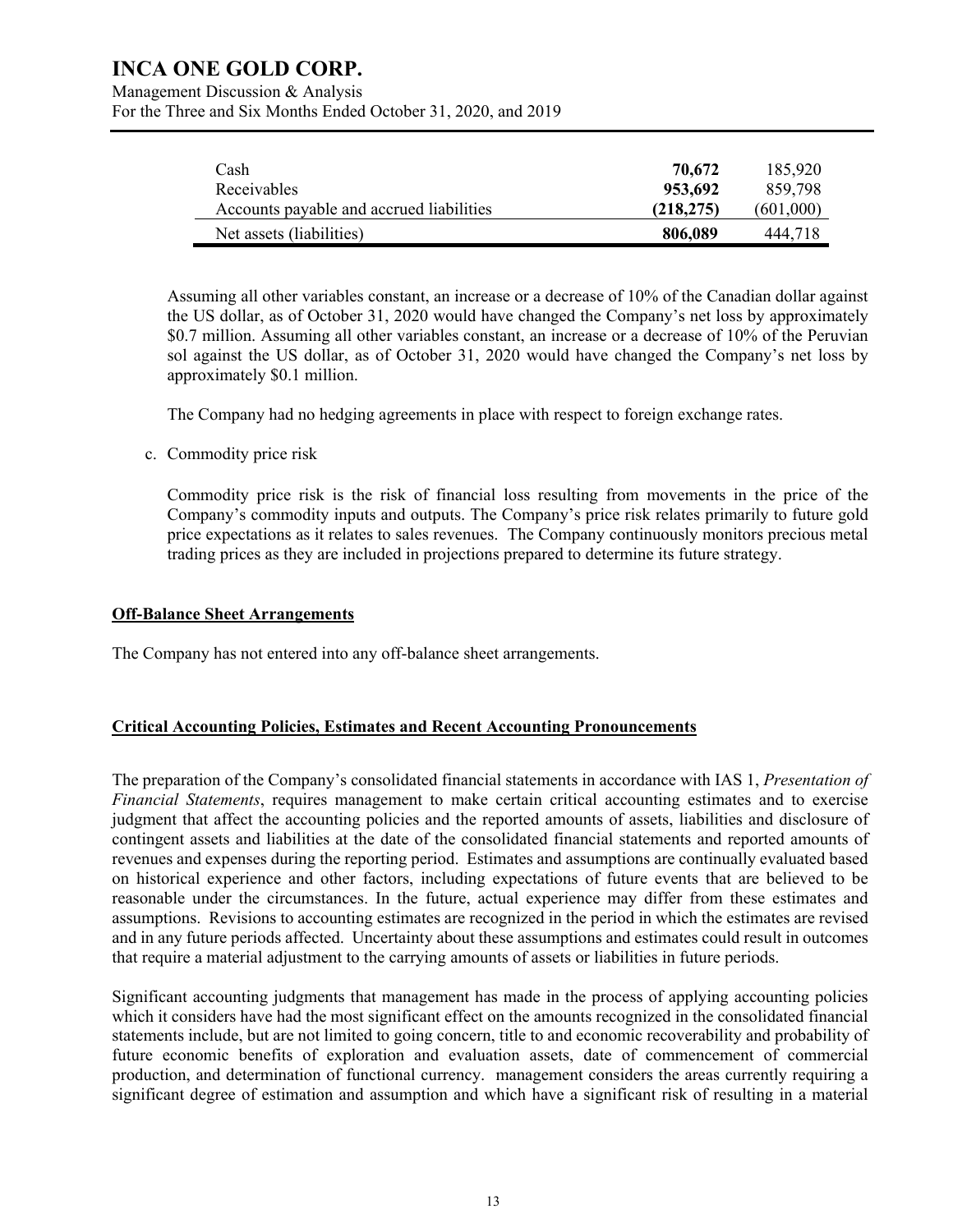Management Discussion & Analysis For the Three and Six Months Ended October 31, 2020, and 2019

adjustment to the carrying amount of assets and liabilities within the next financial year, to include, but not be limited to, the value attributed to share-based compensation, debentures with warrants, asset retirement and reclamation obligation, and deferred taxes.

These accounting policies and estimates are further discussed in the Company's annual audited consolidated financial statements on April 30, 2020.

#### *Changes in Accounting Standards*

Effective May 1 2019 the Company has adopted IFRS 16 – *Leases*. The adoption of this accounting standard had no significant impact on the consolidated financial statements.

#### **Risks and Uncertainties**

Mineral processing and natural resources exploration, development, and production involve a number of business risks, some of which are beyond the Company's control. These can be categorized as operational, financial and regulatory risks.

#### *Operational Risks:*

The Company continuously monitors and responds to changes in operational risks, such as those noted below, and seeks to adhere to all regulations governing its operations.

Mineral Supply: The Company may not be able to source sufficient mill feed to operate both the Chala One and Kori One plants economically. In particular, the Company currently sources material exclusively from thirdparty sources and faces a competitive marketplace for purchase of supply from Peruvian government-approved mineral sources. Consequently, the Company does not have control over the mineral grade, metallurgical recovery, nor quantities received, noting that the Company mitigates this risk by working with minimum cut-off purchase grades, providing fair terms to their customers, and sourcing material from established suppliers to ensure best efficiency and profitability of its plant operation.

Production Schedules: In relation to the mineral supply risks, no assurances can be provided that production schedules at the Chala One plant nor the Kori One plant, and the related operating margins and cash flows, are achieved, noting that failure to meet these schedules can have an adverse impact on the Company's profitability, results of operations, cash flows, and overall financial conditions.

Qualified Staff: Due to the competitive marketplace, the Company may have difficulty in hiring and retaining skilled employees and contractors to source sufficient mineral feed, operate the Chala One plant and the Kori One plant effectively (noting the diversity of mill feed received), and effectively administer the Peruvian permitting, compliance, exportation, and regulatory functions.

Regulations, Permits, and Hazards: The Company must also manage changing governmental laws and regulations, and the Company cannot guarantee title to its properties and permits. The Company must also contend with environmental hazards (including discharge of pollutants or hazardous chemicals), as well as industrial accidents and occupational and health hazards, mechanical failures, the unavailability of materials and equipment, and or lack of accessibility to required expertise.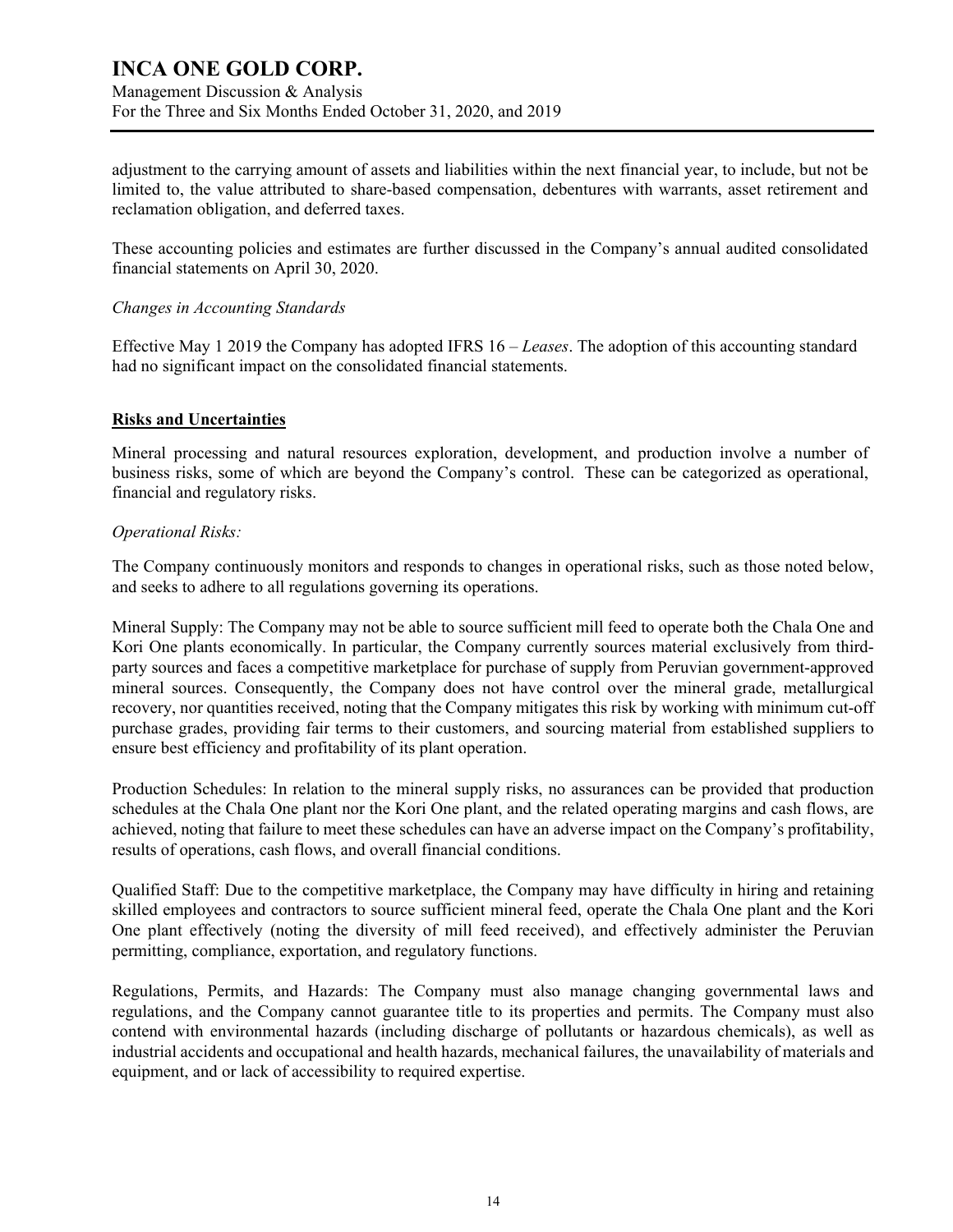Management Discussion & Analysis For the Three and Six Months Ended October 31, 2020, and 2019

Resource Properties: The Company may not be able to find and develop resource properties economically. In addition, the Company may have to deal with development and mining issues including pit slope failures, unusual or unexpected rock formations, poor or unexpected geological or metallurgical conditions, poor or inadequate ventilation, failure of mine communication systems, poor water conditions, interruptions to gas and electricity supplies, human error and adverse weather conditions.

Acquisitions: There is no assurance that the Company will acquire mineral properties and processing plants and any acquisitions may expose the Company to new risks, and the mining industry is intensely competitive for the acquisition of new properties and plants.

#### *Financial risks:*

Financial risks include commodity prices, interest rates and fluctuating foreign exchange rates, all of which are beyond the Company's control. Additional financial risks are the Company's ability to raise capital to continue funding its operations.

#### *Regulatory risks:*

Regulatory risks include the possible delays in getting regulatory approval to, and permits for, the transactions that the Board of Directors believe to be in the best interest of the Company, and include increased fees for filings, the introduction of ever more complex reporting requirements the cost of which the Company must meet in order to maintain its exchange listing.

#### *Financial Instruments and Risk:*

For a description of the risks faced by the Company with respect to financial instruments, see the Company's unaudited condensed interim consolidated financial statements for the three and six months ended October 31, 2020 and 2019.

#### **Cautionary Statement on Forward-Looking Information**

This MD&A contains forward-looking statements. All statements, other than statements of historical fact, constitute "forward-looking statements" and include any information that addresses activities, events or developments that the Company believes, expects or anticipates will or may occur in the future including the Company's strategy, plans or future financial or operating performance and other statements that express management's expectations or estimates of future performance.

Forward-looking statements are generally identifiable by the use of the words "may", "will", "should", "continue", "expect", "anticipate", "estimate", "believe", "intend", "plan" or "project" or the negative of these words or other variations on these words or comparable terminology. All such forward-looking information and statements are based on certain assumptions and analyses made by the Company's management in light of their experience and perception of historical trends, current conditions and expected future developments, as well as other factors management believes are appropriate in the circumstances. These statements, however, are subject to known and unknown risks, uncertainties and other factors that may cause the actual results, level of activity, performance or achievements of the Company to be materially different from those expressed, implied by or projected in the forward-looking information or statements.